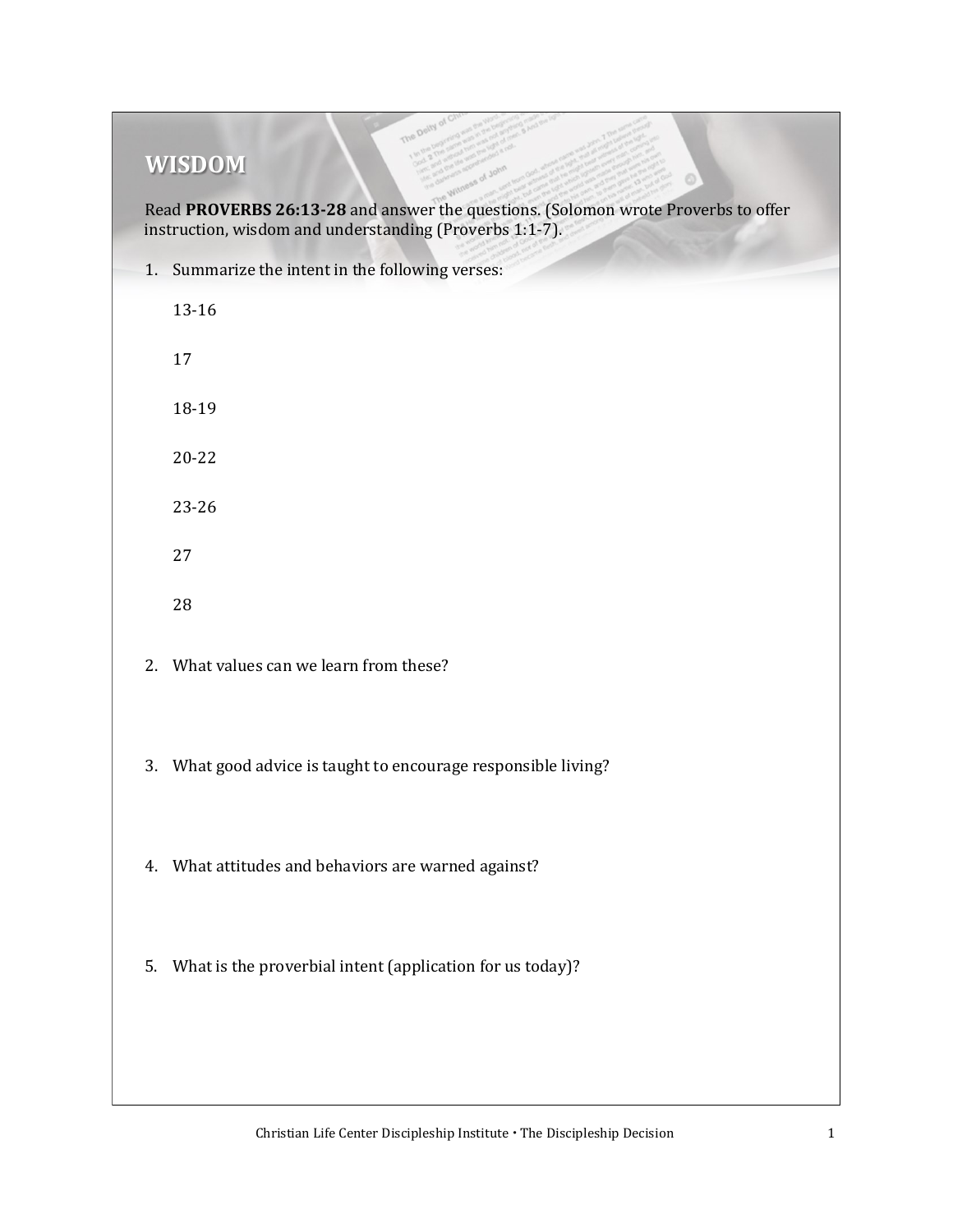## **MINOR PROPHETS**

Read the book of **MALACHI** and answer the questions. (Malachi was written to a postexilic Israel, after 538 BC.)

- 1. Describe the history, life situation, and the problems of the people during the time this was written?
- 2. What is the faith situation, the relationship the people and the nation had with God?
- 3. What do we have in common with the situation of the first readers? In whar ways do we differ?
- 4. Is the principle of the tithe applicable for us today? Why?
- 5. What principles can be seen from Malachi that are applicable to us today?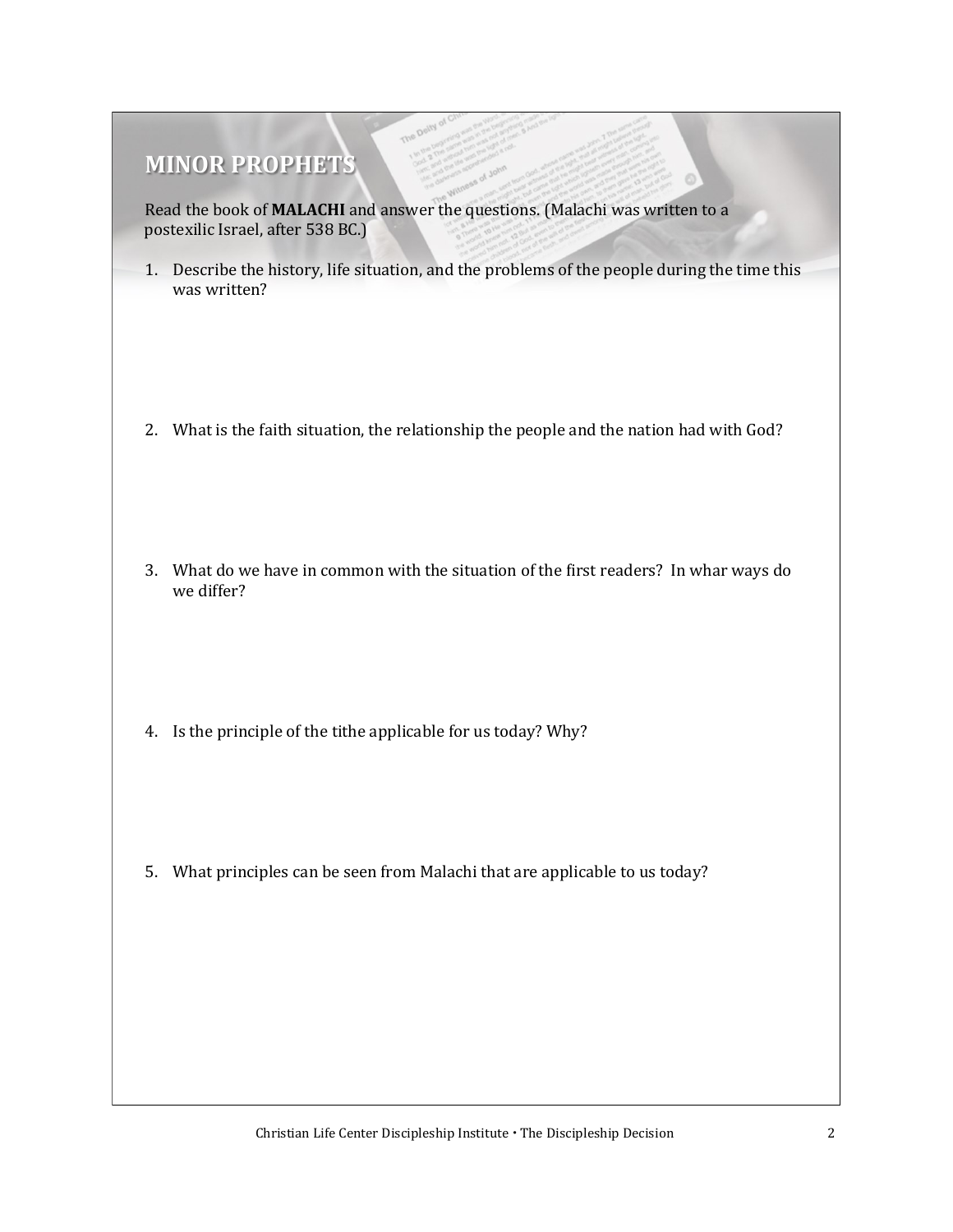## **PARABLES**

A parable is a short fictional story that teaches a lesson by comparison and usually focus on only one, main point. When Jesus explained the parable of the Sower, He also stated a very important idea in Mark 4:13, *Do you not understand this parable? How then will you understand all the parables?* Jesus wanted them to know that if they understood this parable they would be able to understand all the parables! The parable of the Sower, the seed, and the soils is found in Matthew 13:3-9, 18-23; Mark 4:1-20; Luke 8:4-15

Read **MARK 4:1-20** and answer questions.

- 1. What events surround the parable?
- 2. What prompted Christ to speak the parable and to whom was the parable spoken?
- 3. What are the facts of the parable itself?

- 4. What would Jesus have wanted the original hearers to "catch" from this? What is THE point?
- 5. What is the message for us, today? How would you share the applicable truths from this parable to someone today?